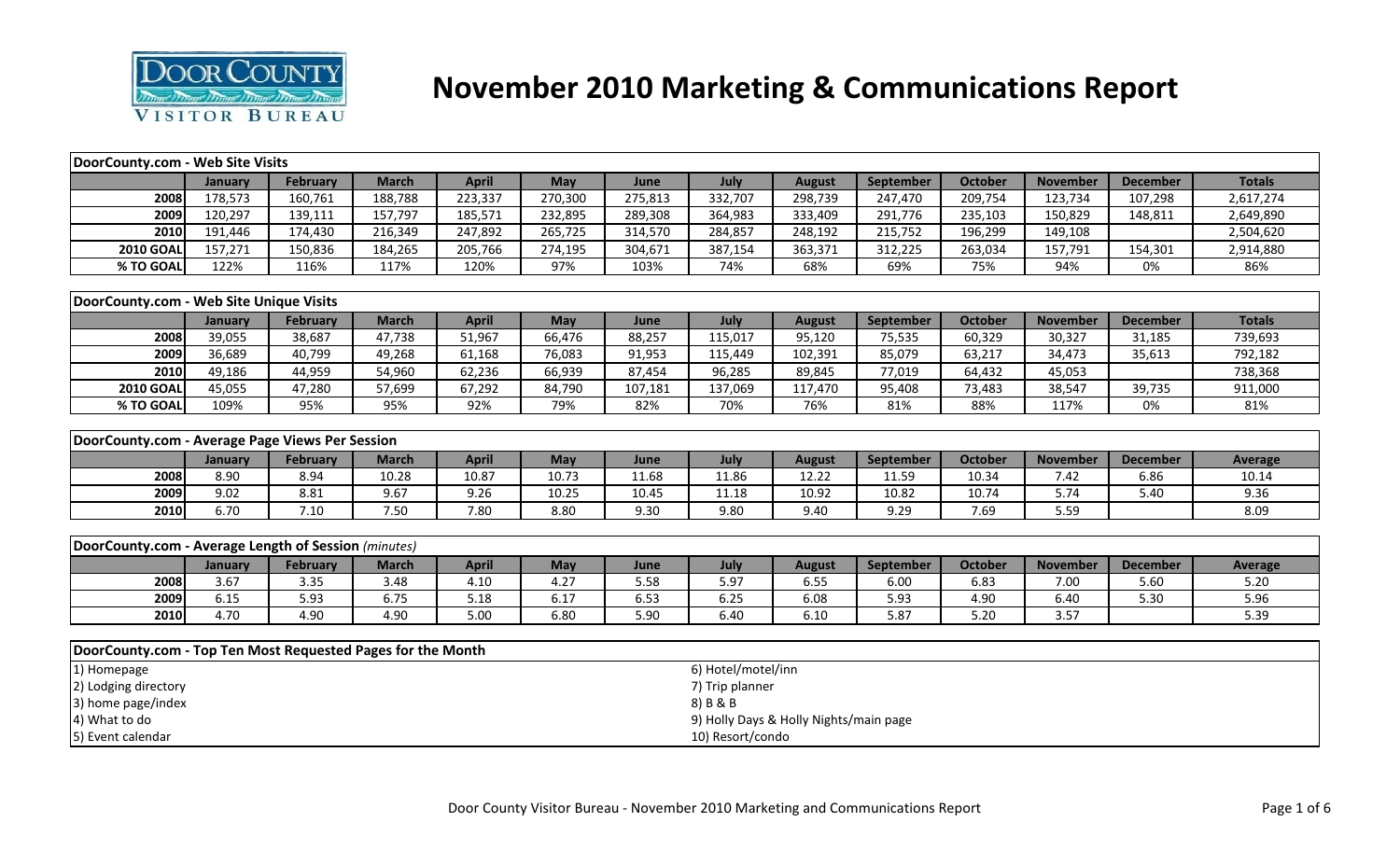| DoorCounty.com - Top Ten Referring Sites for the Month               |         |                   |              |              |         |         |                            |                                 |           |                |                 |                 |                |
|----------------------------------------------------------------------|---------|-------------------|--------------|--------------|---------|---------|----------------------------|---------------------------------|-----------|----------------|-----------------|-----------------|----------------|
| 1) google/organic                                                    |         |                   |              |              |         |         | 6) doorcounty.com/referral |                                 |           |                |                 |                 |                |
| 2) (direct)(none)                                                    |         |                   |              |              |         |         |                            | 7) 97.107.33.179:20828/referral |           |                |                 |                 |                |
| 3) google/cpc                                                        |         |                   |              |              |         |         | 8) facebook/referral       |                                 |           |                |                 |                 |                |
| 4) yahoo/organic                                                     |         |                   |              |              |         |         | 9) aol/organic             |                                 |           |                |                 |                 |                |
| 5) bing/organic                                                      |         |                   |              |              |         |         | 10) search/organic         |                                 |           |                |                 |                 |                |
|                                                                      |         |                   |              |              |         |         |                            |                                 |           |                |                 |                 |                |
| <b>Explore The Door Video Travel Show Activity</b> (views/downloads) |         |                   |              |              |         |         |                            |                                 |           |                |                 |                 |                |
|                                                                      | January | <b>February</b>   | <b>March</b> | <b>April</b> | May     | June    | July                       | <b>August</b>                   | September | <b>October</b> | <b>November</b> | <b>December</b> | <b>Totals</b>  |
| 2008                                                                 | 5,902   | 4,852             | 7,472        | 8,254        | 8,950   | 9,670   | 12,483                     | 10,486                          | 10,148    | 12,077         | 6,508           | 7,574           | 104,376        |
| 2009                                                                 | 7,834   | 6,752             | 7,466        | 7,324        | 8,515   | 10,647  | 14,250                     | 14,051                          | 12,452    | 11,104         | 7,096           | 8,392           | 115,883        |
| 2010                                                                 | 9,638   | 8,126             | 9,670        | 10,518       | 10,963  | 12,829  | 16,608                     | 15,617                          | 14,336    | 12,512         | 5,759           |                 | 126,576        |
| <b>2010 GOAL</b>                                                     | 6,762   | 5,945             | 7,712        | 7,914        | 9,423   | 10,947  | 13,230                     | 12,856                          | 11,800    | 15,485         | 7,784           | 8,342           | 118,200        |
| % TO GOAL                                                            | 143%    | 137%              | 125%         | 133%         | 116%    | 117%    | 126%                       | 121%                            | 121%      | 81%            | 74%             | 0%              | 107%           |
|                                                                      |         |                   |              |              |         |         |                            |                                 |           |                |                 |                 |                |
| <b>Pay-Per-Click Results</b>                                         |         |                   |              |              |         |         |                            |                                 |           |                |                 |                 |                |
|                                                                      | January | <b>February</b>   | <b>March</b> | <b>April</b> | May     | June    | July                       | <b>August</b>                   | September | <b>October</b> | <b>November</b> | <b>December</b> | <b>Totals</b>  |
| 2009                                                                 |         | Started March '09 | 3,629        | 7,557        | 6,177   | 5,567   | 6,361                      | 5,654                           | 6,203     | 3,381          | 2,186           | 3,943           | 50,658         |
| 2010                                                                 | 4,614   | 4,385             | 9,300        | 6,582        | 5,264   | 6,424   | 6,439                      | 6,721                           | 6,983     | 6,507          | 3,656           |                 | 66,875         |
|                                                                      |         |                   |              |              |         |         |                            |                                 |           |                |                 |                 |                |
| Door County Insider Tip E-Newsletter - Number of E-Mails Sent        |         |                   |              |              |         |         |                            |                                 |           |                |                 |                 |                |
|                                                                      | January | February          | <b>March</b> | <b>April</b> | May     | June    | July                       | <b>August</b>                   | September | October        | <b>November</b> | <b>December</b> | <b>Totals</b>  |
| 2009                                                                 | 141,195 | 393,054           | 263,000      | 0 - FOB Post | 703,048 | 397,470 | 408,306                    | 403,777                         | 385,086   | 402,850        | 382,390         | 370,018         | 4,250,194      |
| 2010                                                                 | 371,019 | 360,592           | 354,519      | 354,430      | 789,935 | 338,109 | 384,033                    | 561,135                         | 1,067,900 | 530,701        | 538,905         |                 | 5,651,278      |
| <b>2010 GOAL</b>                                                     | 154,282 | 430,118           | 280,512      | 383,367      | 397,392 | 434,794 | 444,144                    | 444,144                         | 420,768   | 439,469        | 439,468         | 406,742         | 4,675,200      |
| % TO GOAL                                                            | 240%    | 84%               | 126%         | 92%          | 199%    | 78%     | 86%                        | 126%                            | 254%      | 121%           | 123%            | 0%              | 121%           |
|                                                                      |         |                   |              |              |         |         |                            |                                 |           |                |                 |                 |                |
| Door County Insider Tip E-Newsletter - Open Rates                    |         |                   |              |              |         |         |                            |                                 |           |                |                 |                 |                |
|                                                                      | January | <b>February</b>   | <b>March</b> | <b>April</b> | May     | June    | July                       | <b>August</b>                   | September | October        | <b>November</b> | <b>December</b> | Average        |
| 2009                                                                 | 19.67%  | 17.34%            | 13.98%       | 0 - FOB Post | 12.60%  | 15.63%  | 14.56%                     | 15.45%                          | 16.49%    | 10.71%         | 9.00%           | 9.31%           | 14.07%         |
| 2010                                                                 | 15.00%  | 13.46%            | 12.70%       | 14.40%       | 15.05%  | 14.31%  | 12.70%                     | 14.30%                          | 13.19%    | 11.55%         | 9.13%           |                 | 13.25%         |
| <b>2010 GOAL</b>                                                     | 15.50%  | 15.50%            | 15.50%       | 15.50%       | 15.50%  | 15.50%  | 15.50%                     | 15.50%                          | 15.50%    | 15.50%         | 15.50%          | 15.50%          | 15.50%         |
| % TO GOAL                                                            | 97%     | 87%               | 82%          | 93%          | 97%     | 92%     | 82%                        | 92%                             | 85%       | 75%            | 59%             | 0%              | 86%            |
|                                                                      |         |                   |              |              |         |         |                            |                                 |           |                |                 |                 |                |
| Door County Insider Tip E-Newsletter - Click Thru's                  |         |                   |              |              |         |         |                            |                                 |           |                |                 |                 |                |
|                                                                      | January | <b>February</b>   | <b>March</b> | <b>April</b> | May     | June    | July                       | <b>August</b>                   | September | October        | <b>November</b> | <b>December</b> | <b>Average</b> |
| 2009                                                                 | 3.00%   | 2.28%             | 7.02%        | 0 - FOB Post | 9.21%   | 4.74%   | 4.05%                      | 4.25%                           | 4.70%     | 2.16%          | 2.08%           | 2.02%           | 4.14%          |
| 2010                                                                 | 3.57%   | 3.80%             | 3.11%        | 2.96%        | 3.01%   | 3.51%   | 2.96%                      | 2.25%                           | 3.02%     | 2.69%          | 1.69%           |                 | 2.96%          |
| <b>2010 GOAL</b>                                                     | 4.50%   | 4.50%             | 4.50%        | 4.50%        | 4.50%   | 4.50%   | 4.50%                      | 4.50%                           | 4.50%     | 4.50%          | 4.50%           | 4.50%           | 4.50%          |
| % TO GOAL                                                            | 79%     | 84%               | 69%          | 66%          | 67%     | 78%     | 66%                        | 50%                             | 67%       | 60%            | 38%             | 0%              | 66%            |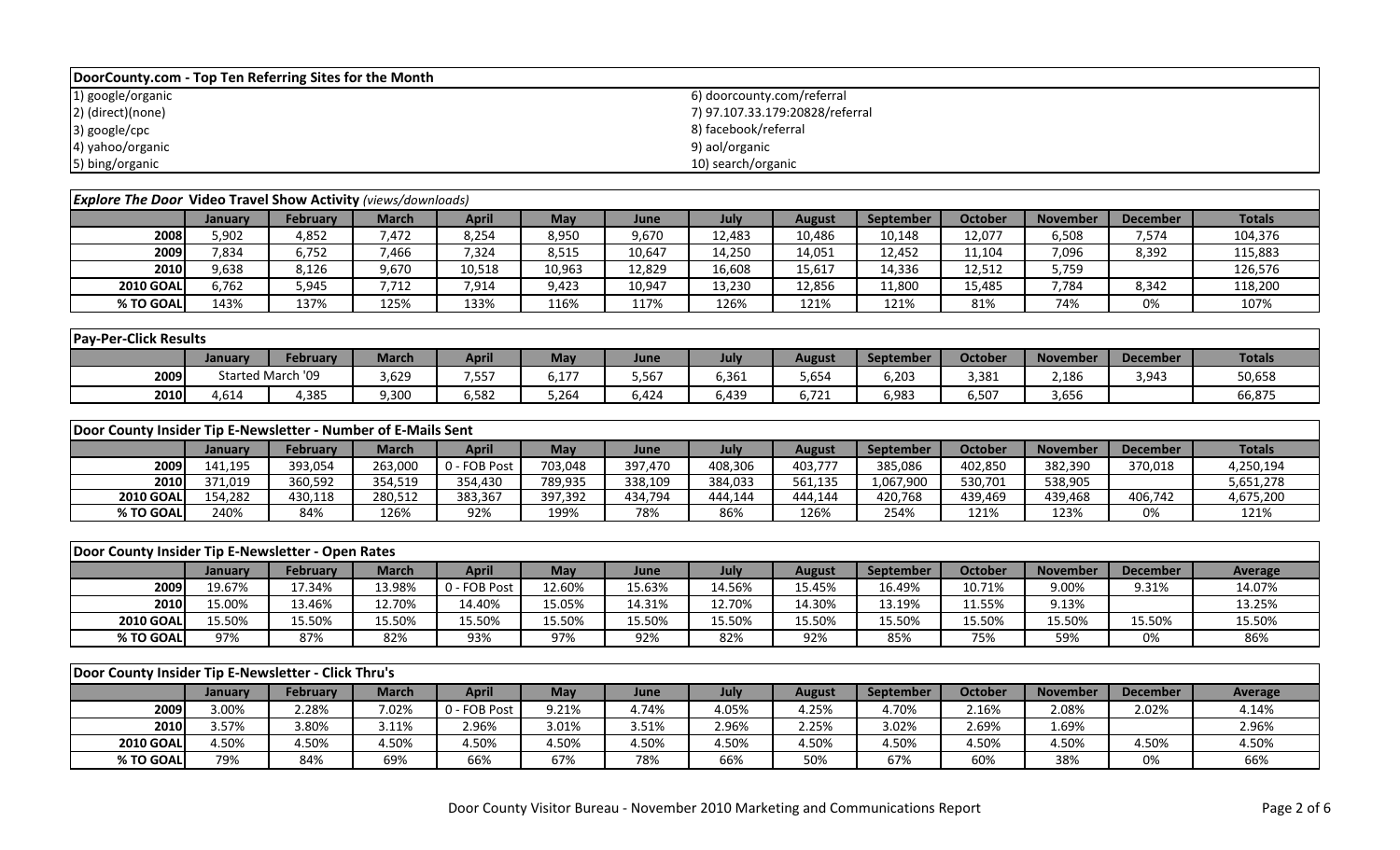|      | <b>Advertising - Programs &amp; Campaigns</b> |                 |           |                              |              |                                    |       |                              |             |                |                 |             |  |
|------|-----------------------------------------------|-----------------|-----------|------------------------------|--------------|------------------------------------|-------|------------------------------|-------------|----------------|-----------------|-------------|--|
|      | <b>January</b>                                | <b>February</b> | March     | <b>April</b>                 | May          | June                               | July  | <b>August</b>                | September   | <b>October</b> | <b>November</b> | December    |  |
| 2009 | Image                                         | No ads          | Image     | Image/FOB*                   | $Image/FOB*$ | Image                              | Image | KSD**                        | Image/KSD** | $HHN***$       | $HHN***$        | HHN/NOR**** |  |
| 2010 | No ads                                        | <b>NOR</b>      | NOR/Image | $Image/FOB*$                 | $Image/FOB*$ | $Image/FOB*$                       | Image | Image/KSD                    | Image.KSD** | Image          | $HHN***$        |             |  |
|      | $*FOB = Festival of Blossoms$                 |                 |           | **KSD = Kingdom So Delicious |              | ***HHN = Holidays and Holly Nights |       | **** NOR = Nature of Romance |             |                |                 |             |  |
|      |                                               |                 |           |                              |              |                                    |       |                              |             |                |                 |             |  |

| <b>Advertising - Gross Impressions</b> |         |           |              |            |            |           |             |           |           |                |                 |                 |              |
|----------------------------------------|---------|-----------|--------------|------------|------------|-----------|-------------|-----------|-----------|----------------|-----------------|-----------------|--------------|
|                                        | January | Februarv  | <b>March</b> | April      | May        | June      | <b>July</b> | August    | September | <b>October</b> | <b>November</b> | <b>December</b> | <b>Total</b> |
| 2009                                   | 135,000 |           | 2.493.141    | 12,177,932 | 15,421,237 | 4,938,791 | 905,436     | 1,091,428 | 5.082.822 | .687.580       | 4,552,012       | 230,715         | 48,716,094   |
| 2010                                   |         | 1.009.657 | 996,461      | 5,191,602  | 7,704,781  | 2,417,705 | 2,350,861   | 1.497.739 | 9,848,936 | 801,682        | 774.004         |                 | 32,593,428   |

|                       | Advertising - Media Placed 2010 |                 |          |              |           |          |          |          |                  |         |                 |                 |              |  |
|-----------------------|---------------------------------|-----------------|----------|--------------|-----------|----------|----------|----------|------------------|---------|-----------------|-----------------|--------------|--|
|                       | Januarv                         | <b>February</b> | March    | <b>April</b> | May       | June     | July     | August   | <b>September</b> | Octobe  | <b>November</b> | <b>December</b> | <b>Total</b> |  |
| <b>Total Paidl</b>    |                                 | 57,226          | \$8,882  | \$62,064     | \$152,162 | \$60,310 | \$29,909 | \$16,182 | \$77,738         | \$9,273 | \$17,793        |                 | \$441,539    |  |
| <b>Co-Op Dollars</b>  |                                 |                 |          |              |           | \$1,200  | \$22,588 |          | \$9,463          | \$7,003 | \$0             |                 | \$40,254     |  |
| <b>Barter Dollars</b> |                                 | \$539           | \$33,953 | S0           | 51,701    | \$19,258 | \$506    | \$6,571  | \$22,469         | \$0     | \$4,000         |                 | \$88,997     |  |
| <b>Unpaid Dollars</b> |                                 | 1,000ء          | .1,000   | \$3,745      | \$124,500 | \$15,471 |          |          | \$0              |         | \$0             |                 | \$145,716    |  |

|                  | Media Marketing Program - Impressions |          |              |           |            |         |            |               |                  |           |                 |                 |               |  |
|------------------|---------------------------------------|----------|--------------|-----------|------------|---------|------------|---------------|------------------|-----------|-----------------|-----------------|---------------|--|
|                  | <b>January</b>                        | February | <b>March</b> | April     | <b>May</b> | June    | July       | <b>August</b> | <b>September</b> | October   | <b>November</b> | <b>December</b> | <b>Totals</b> |  |
| 2008             | 75,051                                | 510,116  | 584,893      | 1,482,588 | 1,738,188  | 574,344 | 1,067,123  | 621,778       | 1,016,900        | 1,811,974 | 320,000         | 1,594,816       | 11,397,771    |  |
| 2009             | 448.260                               | 69,265   | 619,860      | 2,006,298 | 3,176,532  | 192,000 | 952.301    | 850,693       | 610,309          | 2,865,331 | 1,191,298       | 2,661,086       | 15,643,233    |  |
| <b>2010</b>      | 1,017,295                             | 304,649  | 1,562,351    | 1,315,770 | 738,046    | 213,955 | 16,055,478 | 805,595       | 853,768          | 903,207   | 313,088         |                 | 24,083,202    |  |
| <b>2010 GOAL</b> | 281,919                               | 393,468  | 727,530      | 2,066,643 | 2,844,508  | 501,317 | 1,236,015  | 871,468       | 1,025,868        | 2,737,149 | 833,839         | 2,480,276       | 16,000,000    |  |
| % TO GOAL        | 361%                                  | 77%      | 215%         | 64%       | 26%        | 43%     | 1299%      | 92%           | 83%              | 33%       | 38%             | 0%              | 151%          |  |

| Media Marketing Program - Ad Value Equivalency |                |                 |              |           |           |           |           |               |           |                |                 |           |               |
|------------------------------------------------|----------------|-----------------|--------------|-----------|-----------|-----------|-----------|---------------|-----------|----------------|-----------------|-----------|---------------|
|                                                | <b>January</b> | <b>February</b> | <b>March</b> | April     | May       | June      | July      | <b>August</b> | September | <b>October</b> | <b>November</b> | December  | <b>Totals</b> |
| 2008                                           | \$23,585       | \$128,346       | \$39,078     | \$47,968  | \$224,631 | \$41,180  | \$64,108  | \$58,124      | \$85,003  | \$63,908       | \$8,567         | \$120,101 | \$904,599     |
| 2009                                           | \$70,800       | \$5,763         | \$132,004    | \$228,959 | \$148,175 | \$18,888  | \$100,253 | \$97,522      | \$42,473  | \$47,271       | \$111,276       | \$150,130 | \$1,153,514   |
| 2010                                           | \$37,936       | \$16,443        | \$361,125    | \$67,217  | \$46,351  | \$102,304 | \$421,940 | \$23,316      | \$173,883 | \$24,835       | \$70,052        |           | \$1,345,402   |
| <b>2010 GOAL</b>                               | \$52.471       | \$88,127        | \$94,581     | \$150,909 | \$226,066 | \$37,138  | \$94,668  | \$89,278      | \$78,473  | \$66,977       | \$63,562        | \$157,750 | \$1,200,000   |
| % TO GOAL                                      | 72%            | 19%             | 382%         | 45%       | 21%       | 275%      | 446%      | 26%           | 222%      | 37%            | 110%            | 0%        | 112%          |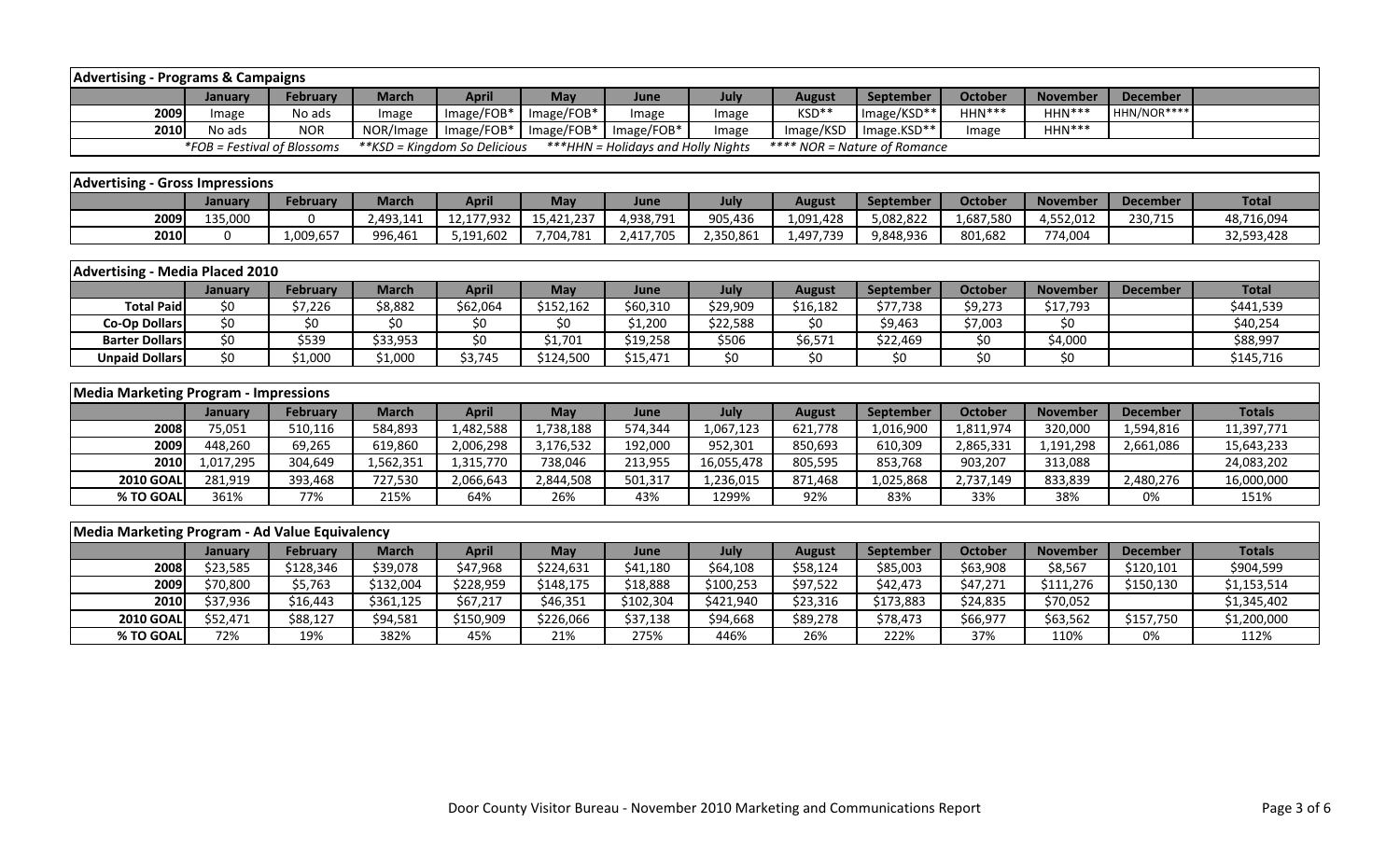| Media Marketing Program - Visiting Journalists |                |                 |                 |                  |                 |                 |                 |                |                  |                 |                 |                 |               |
|------------------------------------------------|----------------|-----------------|-----------------|------------------|-----------------|-----------------|-----------------|----------------|------------------|-----------------|-----------------|-----------------|---------------|
|                                                | January        | <b>February</b> | <b>March</b>    | <b>April</b>     | May             | June            | July            | <b>August</b>  | <b>September</b> | <b>October</b>  | <b>November</b> | <b>December</b> | <b>Totals</b> |
| 2008                                           | $\Omega$       | 24              | $\mathbf 0$     | 0                | 25              | $\overline{4}$  | 37              | 8              |                  | 12              | $\Omega$        | 10              | 121           |
| 2009                                           | $\Omega$       | $\overline{13}$ | $\Omega$        | $\mathbf 0$      | $\mathbf 0$     | $\overline{17}$ | $\Omega$        | $\Omega$       | $\mathbf 0$      | 16              | $\Omega$        | 6               | 52            |
| 2010                                           | $\mathbf 0$    | 12              | 0               | $\mathbf 0$      | 14              | 18              | $\mathbf 0$     | $\mathbf 0$    | 11               | 11              | $\Omega$        |                 | 66            |
| <b>2010 GOAL</b>                               | $\mathbf 0$    | 12              | 0               | $\boldsymbol{0}$ | 12              | 12              | $\mathbf 0$     | $\mathbf 0$    | 12               | 12              | $\Omega$        | 0               | 60            |
| % TO GOAL                                      |                | 100%            |                 |                  | 117%            | 150%            |                 |                | 92%              | 92%             |                 |                 | 110%          |
|                                                |                |                 |                 |                  |                 |                 |                 |                |                  |                 |                 |                 |               |
| Media Monitoring - Publicity Value (Cision)    |                |                 |                 |                  |                 |                 |                 |                |                  |                 |                 |                 |               |
|                                                | January        | February        | <b>March</b>    | <b>April</b>     | May             | June            | July            | <b>August</b>  | September        | October         | <b>November</b> | <b>December</b> | <b>Totals</b> |
| 2009                                           | \$92,657       | \$101.075       | \$113,937       | \$145,862        | \$302,359       | \$246,944       | \$212,829       | \$150,699      | \$67,750         | \$325,228       | \$32,522        | \$59,646        | \$1,851,510   |
| 2010                                           | \$267,948      | \$162,592       | \$123,631       | \$128,682        | \$717,013       | \$153,716       | \$338,534       | \$207,042      | \$232,090        | \$176,386       | \$163,367       |                 | \$2,671,002   |
| <b>2010 GOAL</b>                               | \$59,298       | \$55,804        | \$145,145       | \$46,235         | \$274,219       | \$234,517       | \$231,153       | \$255,442      | \$181,904        | \$130,324       | \$122,822       | \$170,137       | \$1,907,000   |
| % TO GOAL                                      | 452%           | 291%            | 85%             | 278%             | 261%            | 66%             | 146%            | 81%            | 128%             | 135%            | 133%            | 0%              | 140%          |
|                                                |                |                 |                 |                  |                 |                 |                 |                |                  |                 |                 |                 |               |
| <b>Group Tour Contacts</b>                     |                |                 |                 |                  |                 |                 |                 |                |                  |                 |                 |                 |               |
|                                                | January        | February        | <b>March</b>    | <b>April</b>     | May             | June            | July            | <b>August</b>  | September        | <b>October</b>  | <b>November</b> | <b>December</b> | <b>Totals</b> |
| 2009                                           | $\Omega$       | 38              | $\mathbf 0$     | 25               | 296             | 60              | 100             | 310            | q                | 74              | 24              | 58              | 994           |
| 2010                                           | 67             | 151             | 191             | 21               | 19              | 36              | $\overline{26}$ | 376            | 169              | 104             | 102             |                 | 1,262         |
| <b>2010 GOAL</b>                               | 91             | 91              | 91              | 91               | 91              | 91              | 91              | 92             | 91               | 91              | 91              | 91              | 1,093         |
| % TO GOAL                                      | 74%            | 166%            | 210%            | 23%              | 21%             | 40%             | 29%             | 409%           | 186%             | 114%            | 112%            | 0%              | 115%          |
|                                                |                |                 |                 |                  |                 |                 |                 |                |                  |                 |                 |                 |               |
| <b>Group Tour Inquiries</b>                    |                |                 |                 |                  |                 |                 |                 |                |                  |                 |                 |                 |               |
|                                                | January        | February        | <b>March</b>    | <b>April</b>     | May             | June            | July            | <b>August</b>  | September        | <b>October</b>  | <b>November</b> | <b>December</b> | <b>Totals</b> |
| 2009                                           | $\overline{7}$ | $\Delta$        | -1              | 14               | 1               | 6               | -7              | $\overline{2}$ | 3                | 8               | 6               | 3               | 62            |
| 2010                                           | 14             | 13              | 3               | 8                | 10              | $\overline{4}$  | 10              | 9              | 17               | 6               | 8               |                 | 102           |
| <b>2010 GOAL</b>                               | $\overline{7}$ | $6\phantom{1}6$ | 5               | $\overline{7}$   | 5               | 6               | 6               | 5              | 5                | 6               | 6               | 5               | 68            |
| % TO GOAL                                      | 200%           | 217%            | 60%             | 114%             | 200%            | 67%             | 167%            | 180%           | 340%             | 100%            | 133%            | 0%              | 150%          |
|                                                |                |                 |                 |                  |                 |                 |                 |                |                  |                 |                 |                 |               |
| <b>Meeting/Event Planner Contacts</b>          |                |                 |                 |                  |                 |                 |                 |                |                  |                 |                 |                 |               |
|                                                | January        | <b>February</b> | <b>March</b>    | <b>April</b>     | May             | June            | July            | <b>August</b>  | September        | <b>October</b>  | <b>November</b> | <b>December</b> | <b>Totals</b> |
| 2009                                           | $\Omega$       |                 | 0               | 89               | 8               | 167             | 27              | 266            | 3                | 9               | 17              | 64              | 651           |
| 2010                                           | 438            | 507             | 10              | 19               | 36              | 20              | 36              | 305            | 42               | 122             | 30              |                 | 1,565         |
| <b>2010 GOAL</b>                               | 300            | $\overline{22}$ | $\overline{22}$ | 42               | $\overline{32}$ | 32              | 32              | 117            | $\overline{32}$  | $\overline{32}$ | $\overline{32}$ | 55              | 750           |
| % TO GOAL                                      | 146%           | 2305%           | 45%             | 45%              | 113%            | 63%             | 113%            | 261%           | 131%             | 381%            | 94%             | 0%              | 209%          |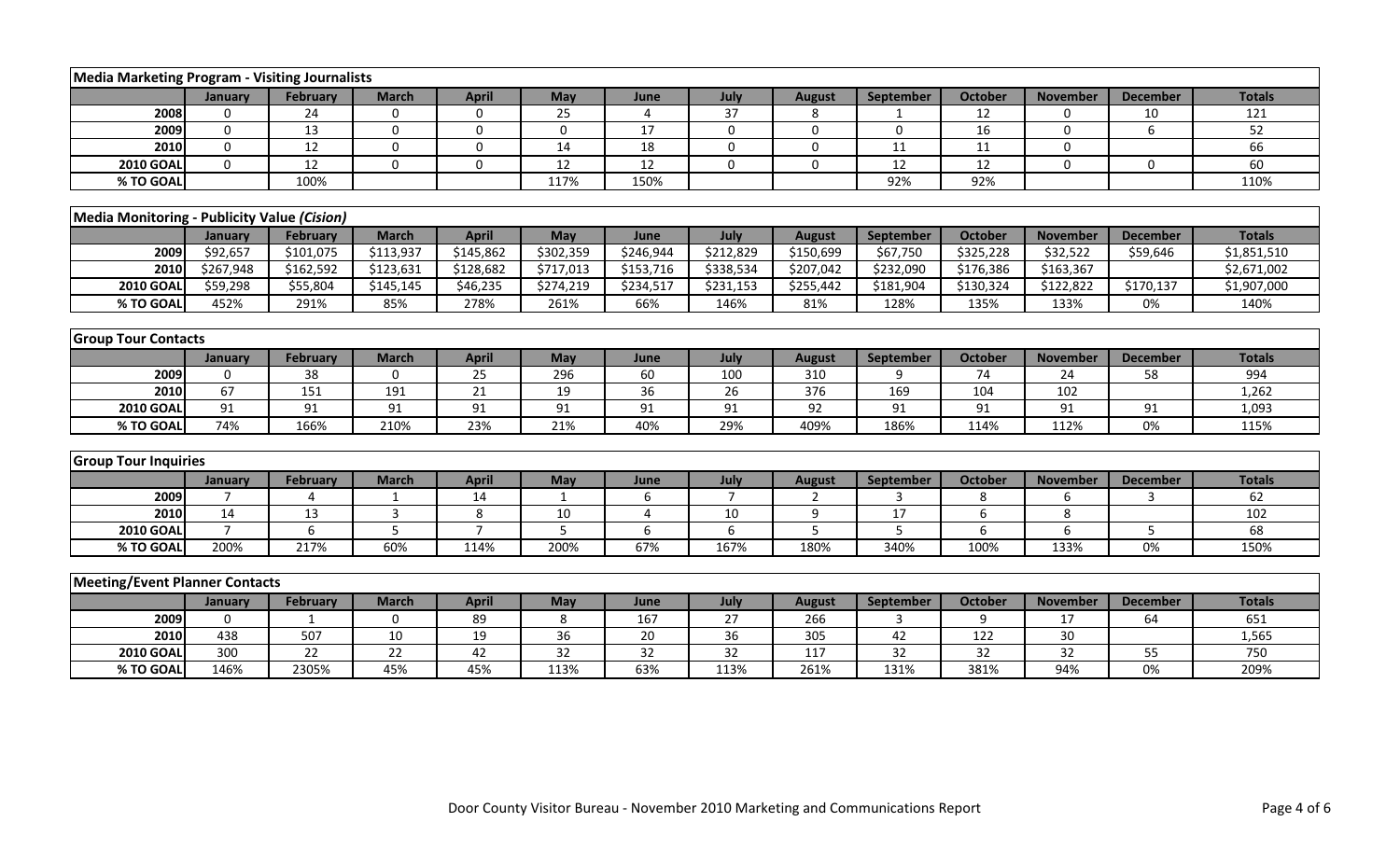| <b>Meeting/Event Planner Inquiries</b>                        |                |                                                                  |                |                |                |                |          |               |                  |                |                 |                 |               |
|---------------------------------------------------------------|----------------|------------------------------------------------------------------|----------------|----------------|----------------|----------------|----------|---------------|------------------|----------------|-----------------|-----------------|---------------|
|                                                               | January        | <b>February</b>                                                  | <b>March</b>   | <b>April</b>   | May            | June           | July     | <b>August</b> | <b>September</b> | <b>October</b> | <b>November</b> | <b>December</b> | <b>Totals</b> |
| 2009                                                          | $\mathbf{1}$   | $\mathbf 1$                                                      | $\mathbf 0$    | $\overline{2}$ | $\overline{2}$ | $\overline{2}$ | 11       | 5             |                  | 6              | 8               | 6               | 45            |
| 2010                                                          | 16             | 12                                                               | $\overline{7}$ | 13             | 27             | 19             | 32       | 33            | 27               | 17             | 17              |                 | 220           |
| <b>2010 GOAL</b>                                              | $\overline{5}$ | $\Delta$                                                         | 4              | 4              | 4              | 4              | 5        | 4             | $\Delta$         | 5              | 5               | $\overline{a}$  | 52            |
| % TO GOAL                                                     | 320%           | 300%                                                             | 175%           | 325%           | 675%           | 475%           | 640%     | 825%          | 675%             | 340%           | 340%            | 0%              | 423%          |
|                                                               |                |                                                                  |                |                |                |                |          |               |                  |                |                 |                 |               |
| <b>Trade Show Participation</b>                               |                |                                                                  |                |                |                |                |          |               |                  |                |                 |                 |               |
|                                                               | January        | February                                                         | <b>March</b>   | <b>April</b>   | May            | June           | July     | <b>August</b> | September        | <b>October</b> | <b>November</b> | <b>December</b> | <b>Totals</b> |
| 2009                                                          | $\mathbf 0$    |                                                                  | $\mathbf 0$    | $\mathbf 0$    | $\mathbf 0$    | $\overline{2}$ | 0        | 0             |                  |                | $\mathbf 0$     |                 | 6             |
| 2010                                                          | $\mathbf{1}$   | 1                                                                | $\mathbf{1}$   | $\Omega$       | $\Omega$       | $\mathbf{1}$   | $\Omega$ | $\Omega$      | $\Omega$         | 2              | 0               |                 | 6             |
|                                                               |                |                                                                  |                |                |                |                |          |               |                  |                |                 |                 |               |
| Door County Welcome Center - Visitors                         |                |                                                                  |                |                |                |                |          |               |                  |                |                 |                 |               |
|                                                               | January        | February                                                         | <b>March</b>   | <b>April</b>   | May            | June           | July     | <b>August</b> | September        | <b>October</b> | <b>November</b> | <b>December</b> | <b>Totals</b> |
| 2008                                                          | n/a            | 658                                                              | 929            | 1,180          | 3,387          | 4,525          | 6,978    | 7,244         | 4,581            | 5,519          | 892             | 663             | 36,556        |
| 2009                                                          | 651            | 677                                                              | 836            | 1,105          | 3,847          | 6,181          | 9,717    | 8,604         | 6,428            | 5,116          | 1,053           | 678             | 44,893        |
| 2010                                                          | 604            | 687                                                              | 1,087          | 1,312          | 5,058          | 8,221          | 14,693   | 12,954        | 8,447            | 7,861          | 1,174           |                 | 62,098        |
|                                                               |                |                                                                  |                |                |                |                |          |               |                  |                |                 |                 |               |
| <b>Visitor Guide Requests</b>                                 |                |                                                                  |                |                |                |                |          |               |                  |                |                 |                 |               |
|                                                               | January        | <b>February</b>                                                  | <b>March</b>   | <b>April</b>   | May            | June           | July     | <b>August</b> | September        | <b>October</b> | <b>November</b> | <b>December</b> | <b>Totals</b> |
| 2009                                                          | 2,739          | 7,084                                                            | 3,898          | 4,262          | 5,781          | 5,616          | 7,804    | 5,903         | 3,942            | 2,946          | 1,125           | 584             | 51,684        |
| 2010                                                          | 5,961          | 2,258                                                            | 3,102          | 4,817          | 2,202          | 7,985          | 6,240    | 4,808         | 2,939            | 1,794          | 1,094           |                 | 43,200        |
| <b>2010 GOAL</b>                                              | 3,011          | 7,787                                                            | 4,262          | 4,660          | 6,365          | 6,195          | 8,664    | 6,479         | 4,318            | 3,238          | 1,248           | 625             | 56,852        |
| % TO GOAL                                                     | 198%           | 29%                                                              | 73%            | 103%           | 35%            | 129%           | 72%      | 74%           | 68%              | 55%            | 88%             | 0%              | 76%           |
|                                                               |                |                                                                  |                |                |                |                |          |               |                  |                |                 |                 |               |
| <b>Incoming Telephone Calls to Visitor Information Center</b> |                |                                                                  |                |                |                |                |          |               |                  |                |                 |                 |               |
|                                                               | January        | <b>February</b>                                                  | <b>March</b>   | <b>April</b>   | May            | June           | July     | <b>August</b> | September        | <b>October</b> | <b>November</b> | <b>December</b> | <b>Totals</b> |
| 2009                                                          |                |                                                                  |                |                | 1,379          | 2,452          | 1,916    | 1,977         | 1,655            | 1,655          | 406             | 499             | 11,939        |
| 2010                                                          | 586            | 616                                                              | 877            | 1,009          | 1,415          | 1,752          | 2,357    | 2,041         | 1,732            | 1,490          | 405             |                 | 14,280        |
|                                                               |                | New telephone system began tracking incoming calls in May, 2009. |                |                |                |                |          |               |                  |                |                 |                 |               |